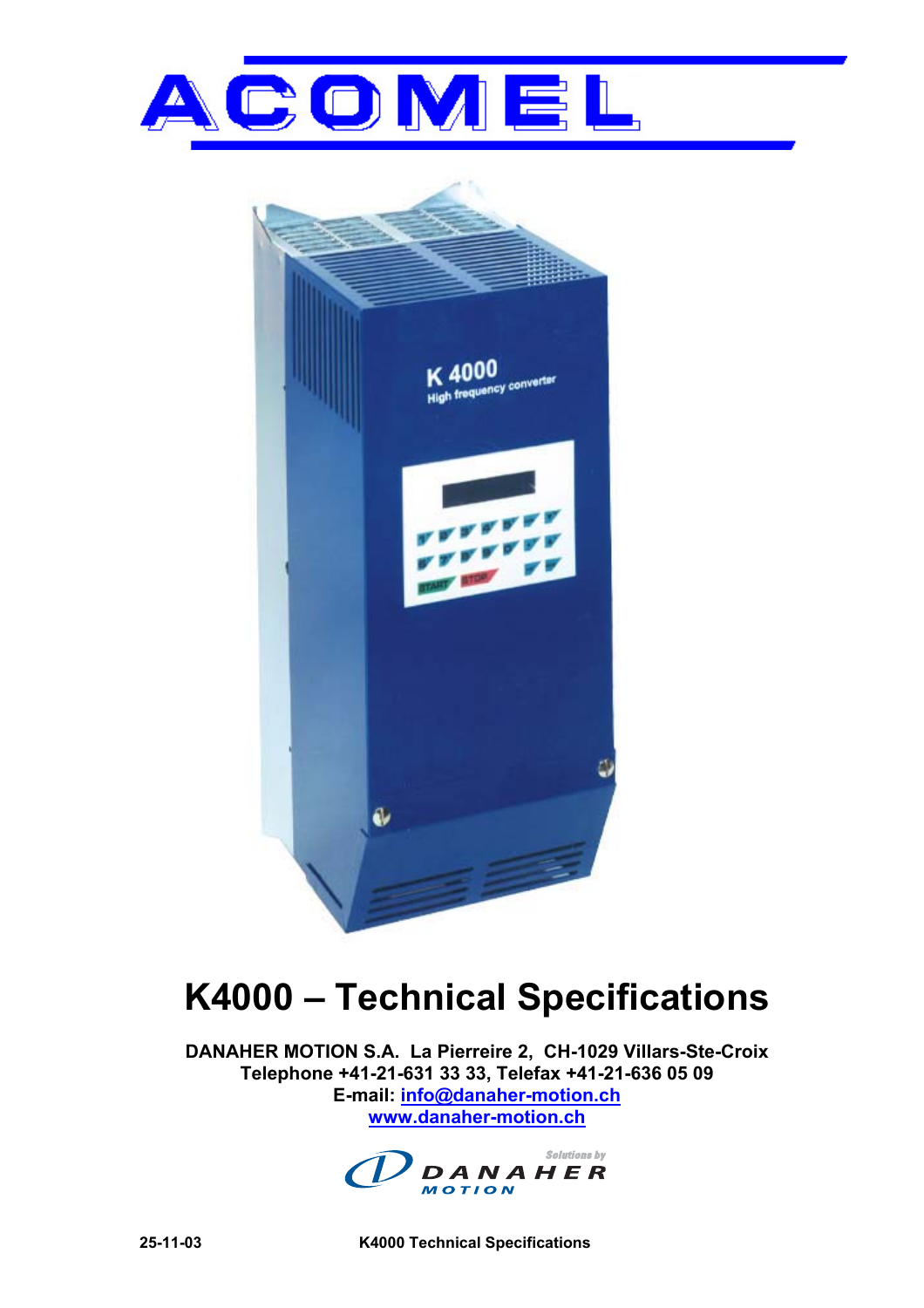Modifications are reserved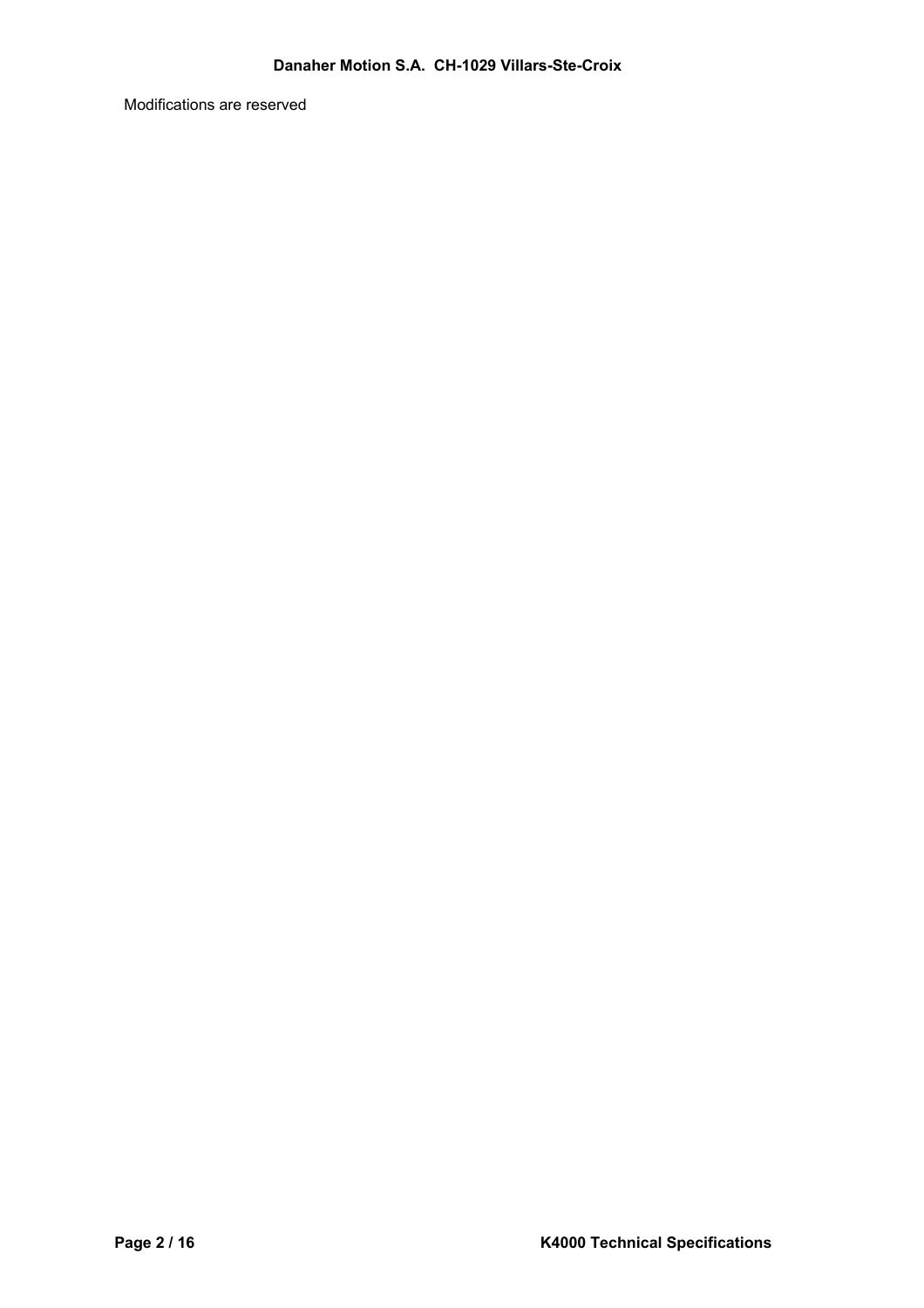## *A comprehensive range of product*

## **Product basics**

The **K4000** is a high frequency inverter designed for application up to **4000 Hz**. The **K4000** family consists of several models with output ratings from **5 to 120 kVA.** the selective harmonic suppression -**SHS** - developed by DANAHER MOTION, is aimed at reducing motor losses and winding stresses without output filter.

- The KEYPAD PC560 control unit can be integrated on the front panel or supplied as a separate remote control unit.
- The drive is equipped with a RS232 / 422 serial link. A communication protocol in terminal mode for PC is available on request
- The **UL certification of the KT4000 is in process**
- The 19" rack version KL4000 will not be UL certified

## **Main technical data**

- Input voltage, all units, 3 x 200 V to 3 x 480 V auto-ranging, no line transformer
- Output voltage  $V_{RMS}$ : 0 ...  $U_{IN}$ , max. 3 x 460 V
- Output frequency range 0 … 4000 Hz
- Ambient temperature 40°C
- Continuous current overload 120% without time limitation
- Max current overload 150% for 1 min / every 10 min
- Short-circuit protection: suitable for use on a circuit capable of delivery not more than 5000 A<sub>RMS</sub> symmetrical Amperes, 480 V maximum.

#### **Current and Power ratings**

| <b>Model</b>     | <b>Output Current ARMS</b> |                                                              |      | <b>Typical motor power</b> |  |
|------------------|----------------------------|--------------------------------------------------------------|------|----------------------------|--|
|                  | Nominal                    | Continuous                                                   | Peak | kW@ 3 x 400 V              |  |
| <b>KT4005</b>    | 5                          | 6                                                            | 10   | $2.5\,$                    |  |
| <b>KT4010</b>    | 10                         | 12                                                           | 15   | 5                          |  |
| KT4015           | 15                         | 18                                                           | 23   | 7.5                        |  |
| <b>KT4020</b>    | 20                         | 24                                                           | 30   | 10                         |  |
| <b>KT4030</b>    | 30                         | 36                                                           | 45   | 15                         |  |
| Input current:   |                            | All units are rated for a maximal input current of 32 $ARMS$ |      |                            |  |
| Input terminals: |                            | 10 mm <sup>2</sup>                                           |      |                            |  |
| Input cables:    |                            | Minimum section 6 mm <sup>2</sup> resp. 10 AWG               |      |                            |  |
|                  |                            | Use copper conductors 75°C only                              |      |                            |  |

| <b>Model</b>                          | <b>Output Current ARMS</b> |                                                              |      | <b>Typical motor power</b> |  |  |
|---------------------------------------|----------------------------|--------------------------------------------------------------|------|----------------------------|--|--|
|                                       | Nominal                    | Continuous                                                   | Peak | kW@ 3 x 400 V              |  |  |
| <b>KT4040</b>                         | 40                         | 50                                                           | 60   | 20                         |  |  |
| <b>KT4060</b>                         | 60                         | 75                                                           | 90   | 30                         |  |  |
| Input current:                        |                            | All units are rated for a maximal input current of 63 $ARMS$ |      |                            |  |  |
| $35 \text{ mm}^2$<br>Input terminals: |                            |                                                              |      |                            |  |  |
| Input cables:                         |                            | Minimum section 25 mm <sup>2</sup> resp. AWG 4               |      |                            |  |  |
| Use copper conductors 75°C only       |                            |                                                              |      |                            |  |  |

| <b>Model</b>                                                                  | <b>Output Current ARMS</b> |                                                |      | <b>Typical motor power</b> |  |
|-------------------------------------------------------------------------------|----------------------------|------------------------------------------------|------|----------------------------|--|
|                                                                               | Nominal                    | Continuous                                     | Peak | kW@ 3 x 400 V              |  |
| <b>KT4090</b>                                                                 | 90                         | 110                                            | 135  | 45                         |  |
| <b>KT4120</b>                                                                 | 120                        | 145                                            | 180  | 60                         |  |
| All units are rated for a maximal input current of 160 ARMS<br>Input current: |                            |                                                |      |                            |  |
| Input terminals:                                                              |                            | $70 \text{ mm}^2$                              |      |                            |  |
| Input cables:                                                                 |                            | Minimum section 50 mm <sup>2</sup> resp. AWG 1 |      |                            |  |
| Use copper conductors 75°C only                                               |                            |                                                |      |                            |  |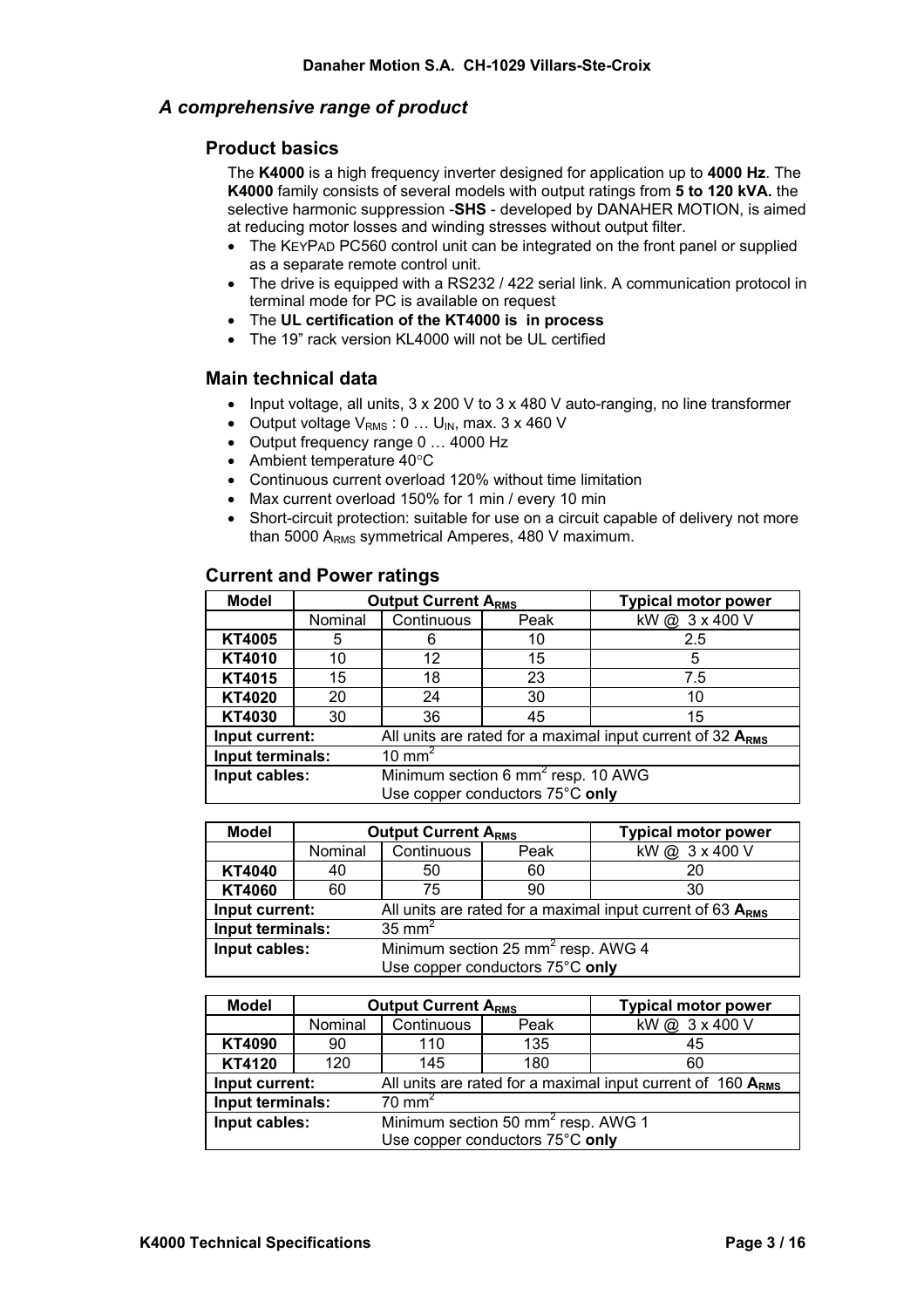#### **Danaher Motion S.A. CH-1029 Villars-Ste-Croix**

| <b>Model</b>  | <b>Dissipation</b> | <b>Braking resistors</b>    |
|---------------|--------------------|-----------------------------|
|               | Watts              | $\Omega$ / Watts - external |
| <b>KT4005</b> | 200                | $22\Omega/400W$             |
| <b>KT4010</b> | 400                | 220/400W                    |
| KT4015        | 600                | 220/400W                    |
| <b>KT4020</b> | 750                | 15Ω/1200W                   |
| KT4030        | 900                | 15Q/1200W                   |
| <b>KT4040</b> | 1200               | $6\Omega/1500W$             |
| <b>KT4060</b> | 1800               | $6\Omega/1500W$             |
| <b>KT4090</b> | 2700               | 4Ω/2000W                    |
| <b>KT4120</b> | 3600               | 4Ω/2000W                    |

# **Dissipation and Dynamic Braking Resistors ratings**

# **Type Part Numbering**

**Standalone IP20 units** 

| KT40xx-00        | Without PC560 and external dynamic braking resistor      |
|------------------|----------------------------------------------------------|
| <b>KT40xx-01</b> | Without PC560, with external dynamic braking resistor    |
| KT40xx-10        | With PC560 and without external dynamic braking resistor |
| KT40xx-11        | With PC560 and with external dynamic braking resistor    |

**IP54 cabinet unit** 

| KU40xx | for cabinet with convection cooling up to KU4015<br>for cabinet with fan cooling for larger power ratings |
|--------|-----------------------------------------------------------------------------------------------------------|
| KV40xx | for cabinet with heat exchanger air $-$ air                                                               |
| KW40xx | for cabinet with heat exchanger air - water                                                               |
| KQ40xx | for cabinet with air conditioning                                                                         |
|        |                                                                                                           |

# **Overload protection**

UL requires an external overload protection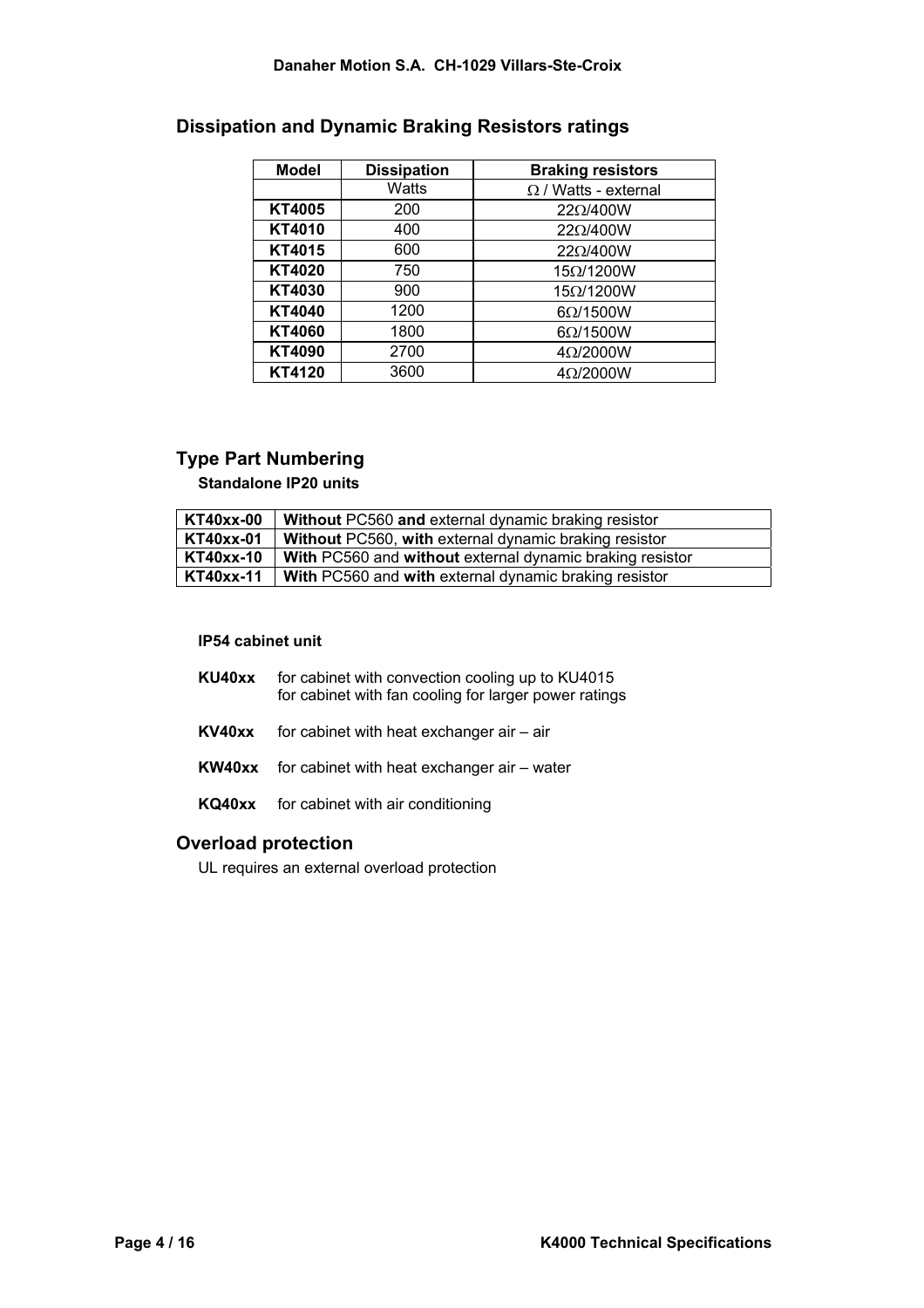**The dimensions of the KT4000** 



| <b>Model</b>  |     | <b>Overall Dimensions</b> |     | <b>Mounting Dimensions</b> |     |    |                | Weight |
|---------------|-----|---------------------------|-----|----------------------------|-----|----|----------------|--------|
|               | Α   | В                         | C   | D                          | E.  | F  | <b>Screws</b>  |        |
| <b>KT4005</b> |     |                           |     |                            |     |    |                |        |
| <b>KT4010</b> | 223 | 557                       | 265 | 199                        | 537 | 7  | $4 \times M6$  | 29 kg  |
| KT4015        |     |                           |     |                            |     |    |                |        |
| <b>KT4020</b> |     |                           |     |                            |     |    |                |        |
| KT4030        |     |                           |     |                            |     |    |                |        |
| <b>KT4040</b> |     |                           |     |                            |     |    |                |        |
| <b>KT4060</b> | 484 | 820                       | 350 | 450                        | 800 | 11 | $4 \times M10$ | 71 kg  |
| <b>KT4090</b> |     |                           |     |                            |     |    |                |        |
| KT4120        |     |                           |     |                            |     |    |                | 91 kg  |

All dimensions are in mm

#### **Cabinet enclosure**

- 1. The cabinet size and / or cabinet fan cooling, heat exchanger, air conditioning must be sized according the power dissipation shown on the table page 4.
- 2. The minimum distances between cabinet walls and the drive (left, right, top and bottom) as well between drives mounted side by side in the same cabinet are 100 mm.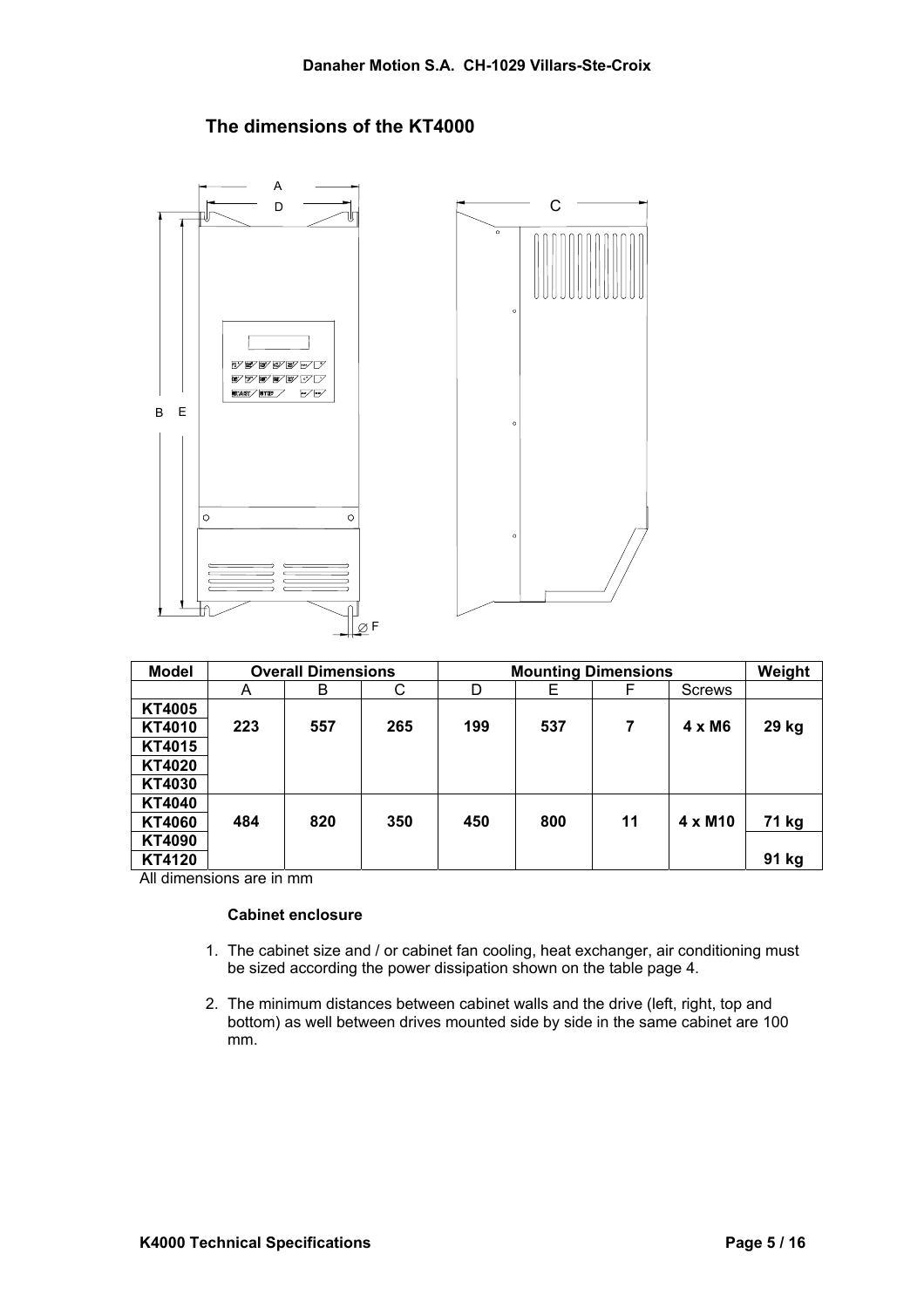# *The 19" – rack versions, KL4000*

## **Current and Power ratings**

| <b>Model</b>     | <b>Output Current ARMS</b>                                                     |                                                |      | <b>Typical motor power</b> |  |
|------------------|--------------------------------------------------------------------------------|------------------------------------------------|------|----------------------------|--|
|                  | Nominal                                                                        | Continuous                                     | Peak | kW@ 3 x 400 V              |  |
| <b>KL4005</b>    | 5                                                                              | 6                                              | 10   | 2.5                        |  |
| <b>KL4010</b>    | 10                                                                             | 12                                             | 15   | 5                          |  |
| <b>KL4015</b>    | 15                                                                             | 18                                             | 23   | 7.5                        |  |
| <b>KL4020</b>    | 20                                                                             | 24                                             | 30   | 10                         |  |
| <b>KL4030</b>    | 30                                                                             | 36                                             | 45   | 15                         |  |
|                  | All units are rated for a maximal input current of 32 $ARMS$<br>Input current: |                                                |      |                            |  |
| Input terminals: |                                                                                | 10 mm <sup>2</sup>                             |      |                            |  |
| Input cables:    |                                                                                | Minimum section 6 mm <sup>2</sup> resp. 10 AWG |      |                            |  |
|                  |                                                                                | Use copper conductors 75°C only                |      |                            |  |

# **Type Part Numbering**

#### **Connection from front**

| <b>KL40xx-00F</b> | Without PC560 and external dynamic braking resistor      |
|-------------------|----------------------------------------------------------|
| <b>KL40xx-01F</b> | Without PC560, with external dynamic braking resistor    |
| <b>KL40xx-10F</b> | With PC560 and without external dynamic braking resistor |
| <b>KL40xx-11F</b> | With PC560 and with external dynamic braking resistor    |

#### **Connection from rear**

| <b>KL40xx-00R</b> | Without PC560 and external dynamic braking resistor      |
|-------------------|----------------------------------------------------------|
| <b>KL40xx-01R</b> | Without PC560, with external dynamic braking resistor    |
| <b>KL40xx-10R</b> | With PC560 and without external dynamic braking resistor |
| <b>KL40xx-11R</b> | With PC560 and with external dynamic braking resistor    |

## **The dimensions of the KL4000**



All units have the same dimensions

#### **Mounting Instructions**

- 1. The area on top of the 3 fans, whole width and 112 mm depth, must remain free for correct cooling of the heat sink. At least 50 mm must be available on bottom and top of this area.
- 2. On the left side they are ventilation opening to allow a correct cooling of the chopper inductance. Those opening must not be covered.

Unit height:  $6U = 265.9$  mm Weight: 29 kg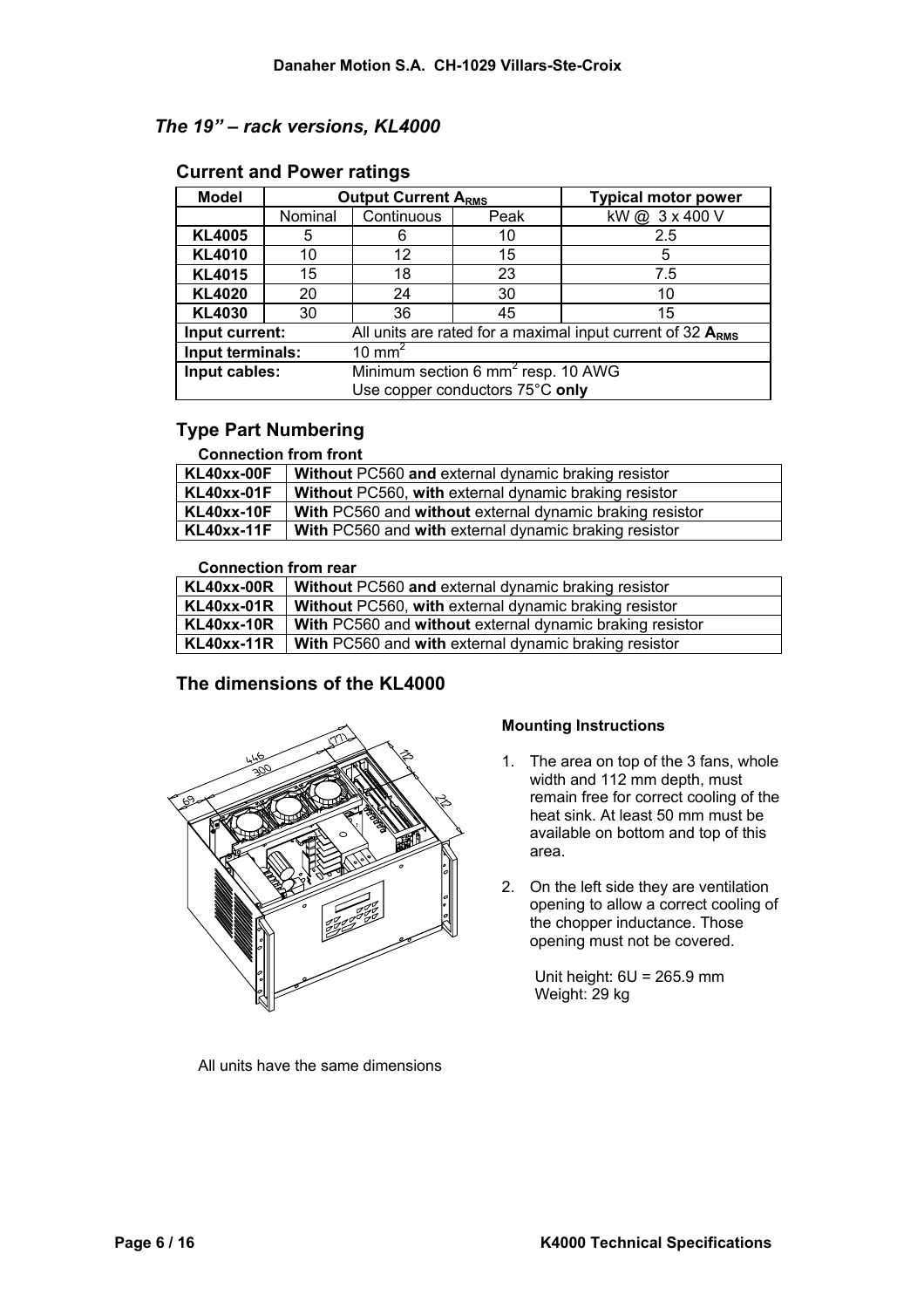# *K4000 - Drive overview*

# **The KT4005, KT4010, KT4015, KT4020 and KT4030**

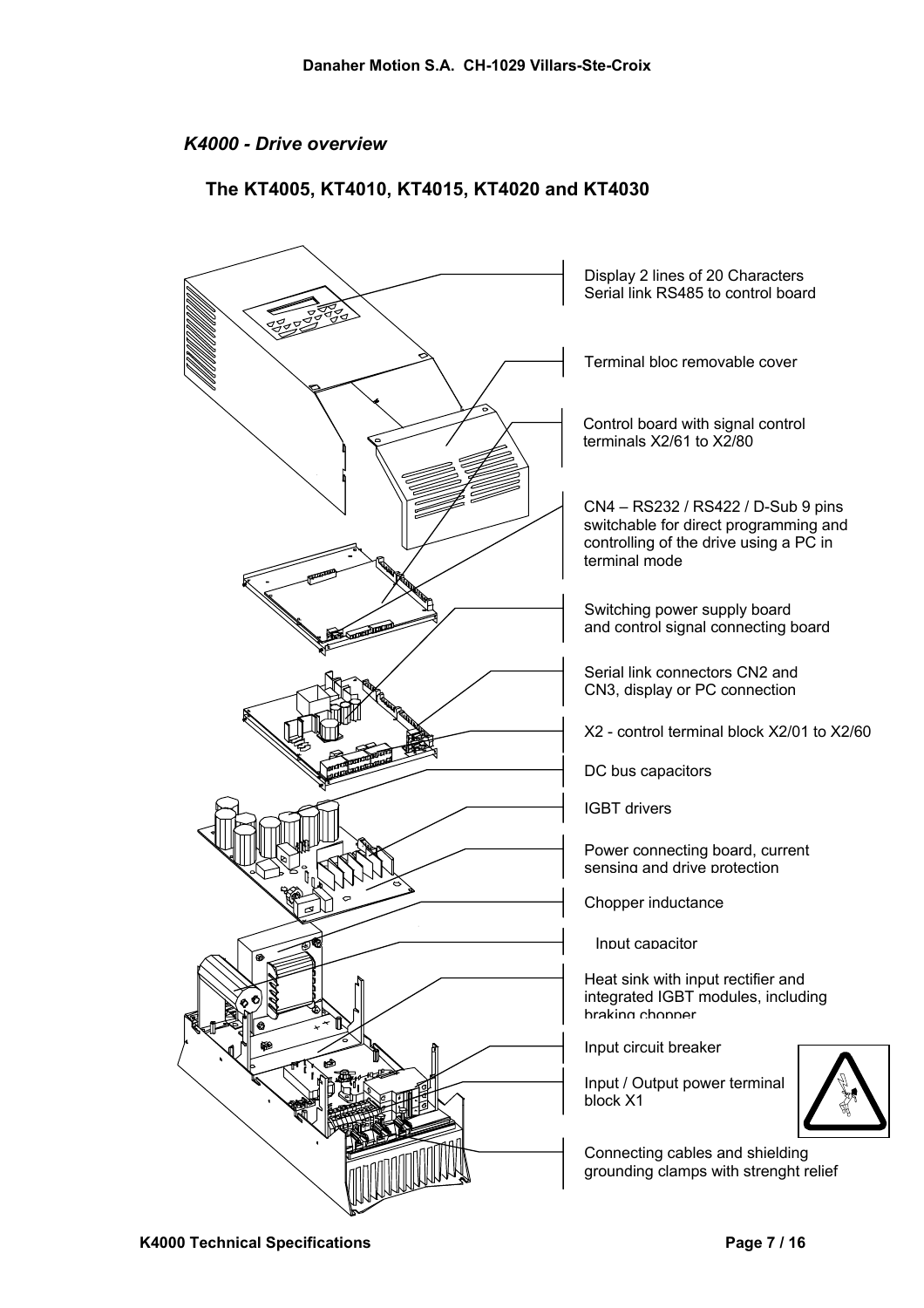## **The KT4040 and KT4060**

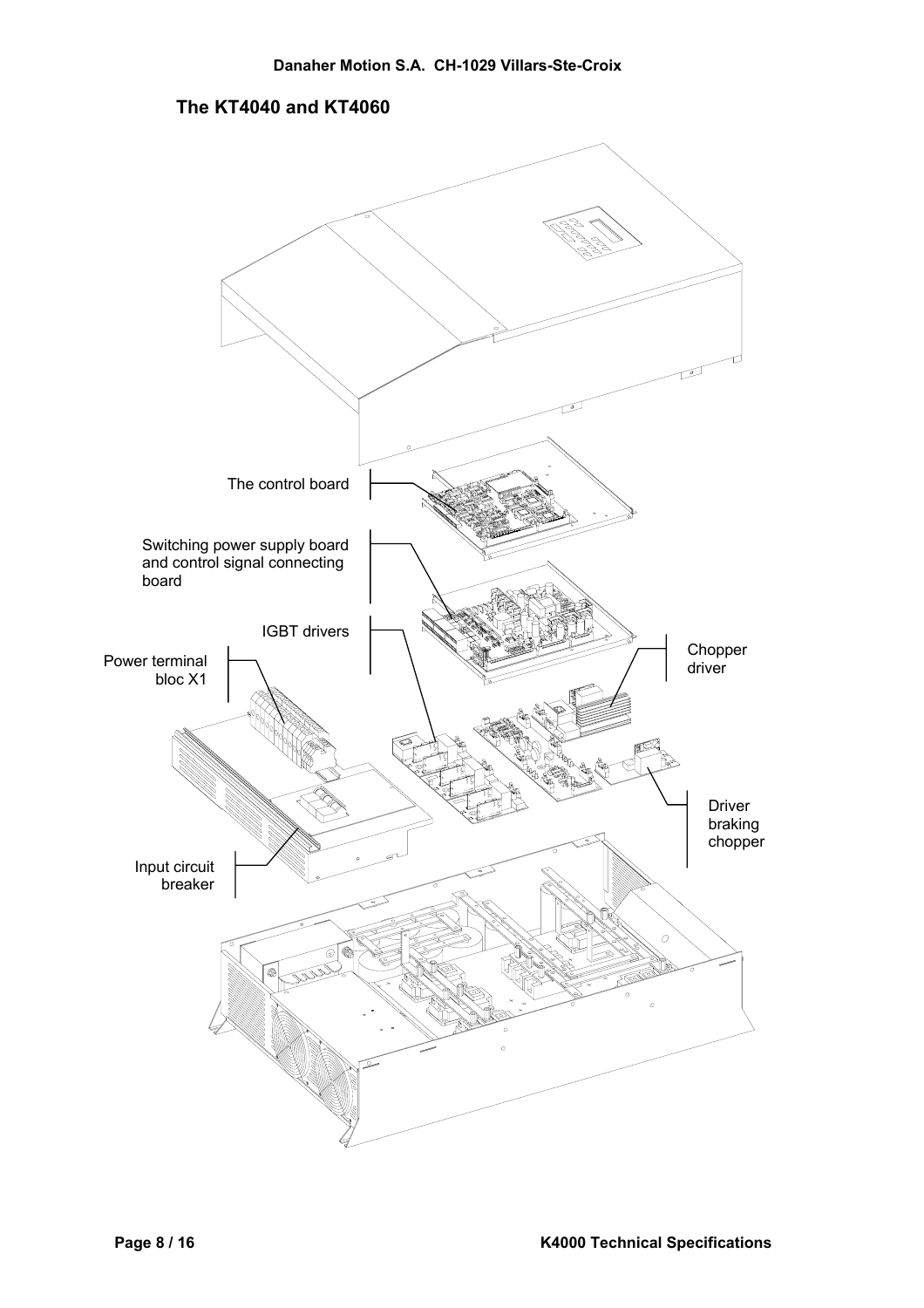# **The KT4090 and KT4120**

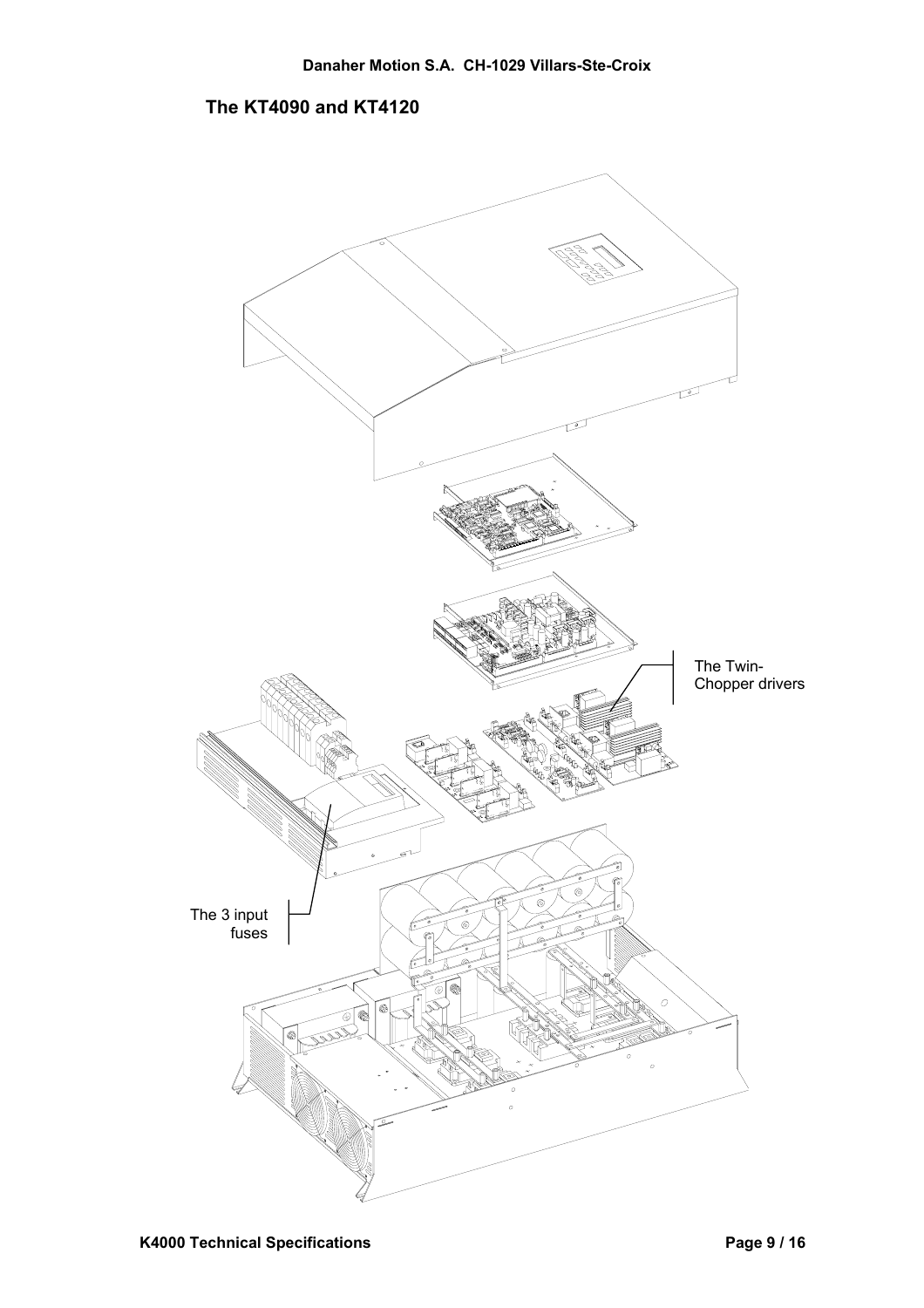#### **Danaher Motion S.A. CH-1029 Villars-Ste-Croix**

# **The 19" – rack version KL4000**



**The terminal blocks, connection for front access:**

**The terminal blocks, connection for access from the back** 

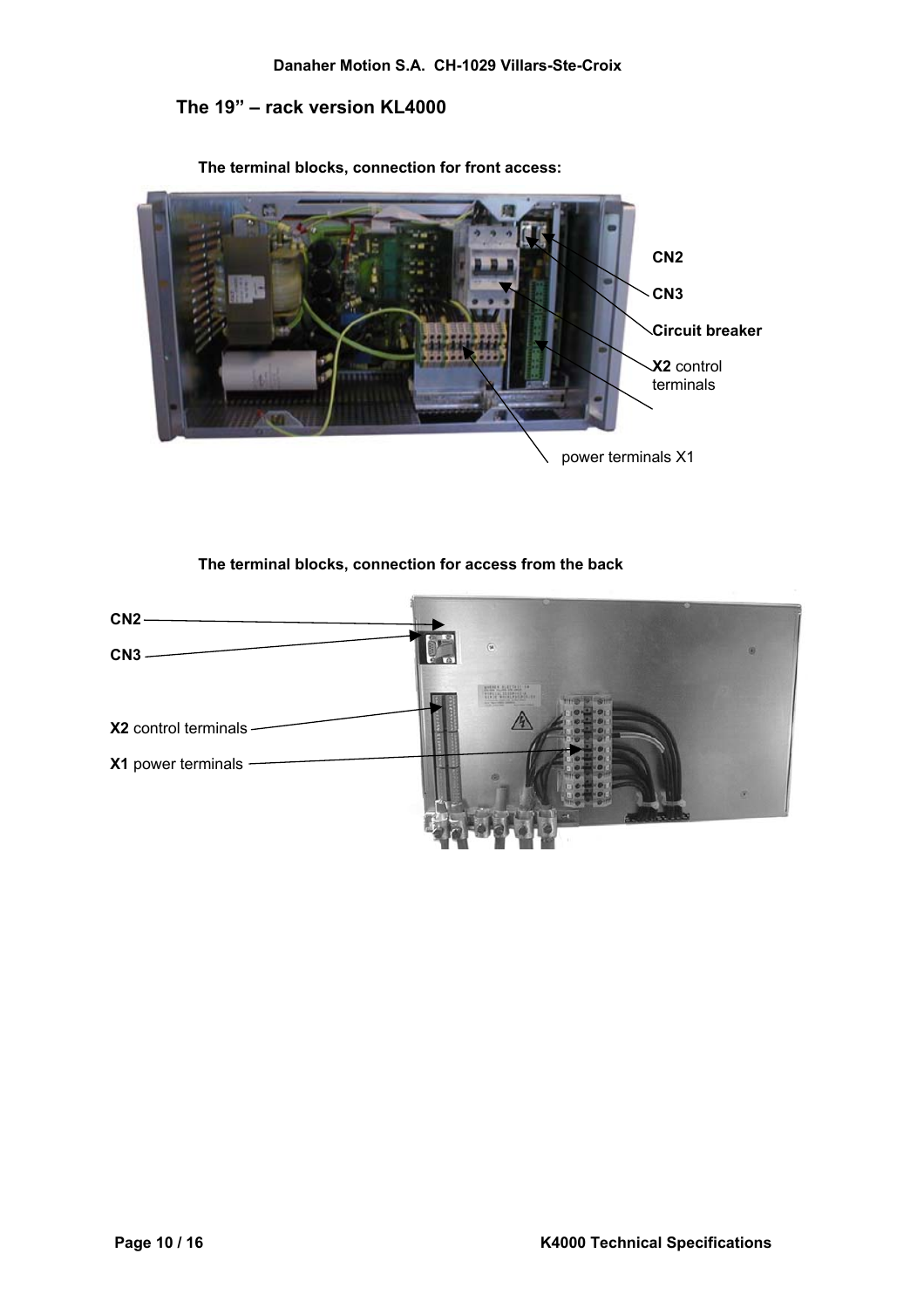## **Connecting the dynamic braking resistor**

The dynamic braking resistor is a potential free stainless steel heating resistor. The 2 terminals of the resistor connect to the 2 power terminals X1/**B.**

The kit shown on the picture consists of the resistance with a 200°C temperature sensor (opening contact), a protection grid and mounting accessories.

It is mandatory to connect the temperature sensor to the external interlocks to avoid overheating of the resistance (risk of fire) in case of breakdown of the braking chopper



**OPTIONS: Temperature sensor rated at lower level than 200°C. The required temperature must clearly be specified on order. The unit will get a specific part number.**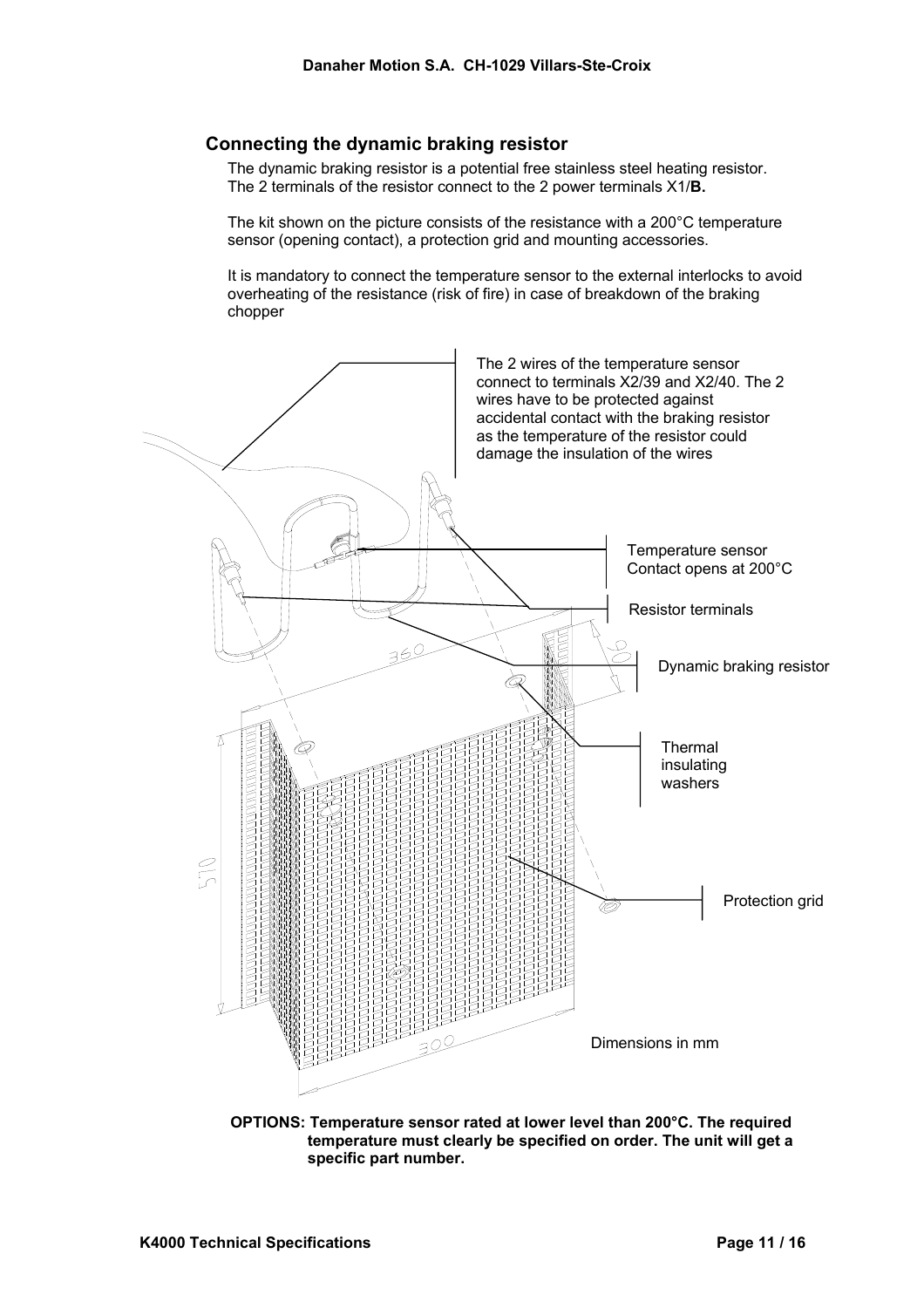# *The Tachobox Option*





 $10$  11

 $12$ 

 $\Delta$ 5  $6$ 

3



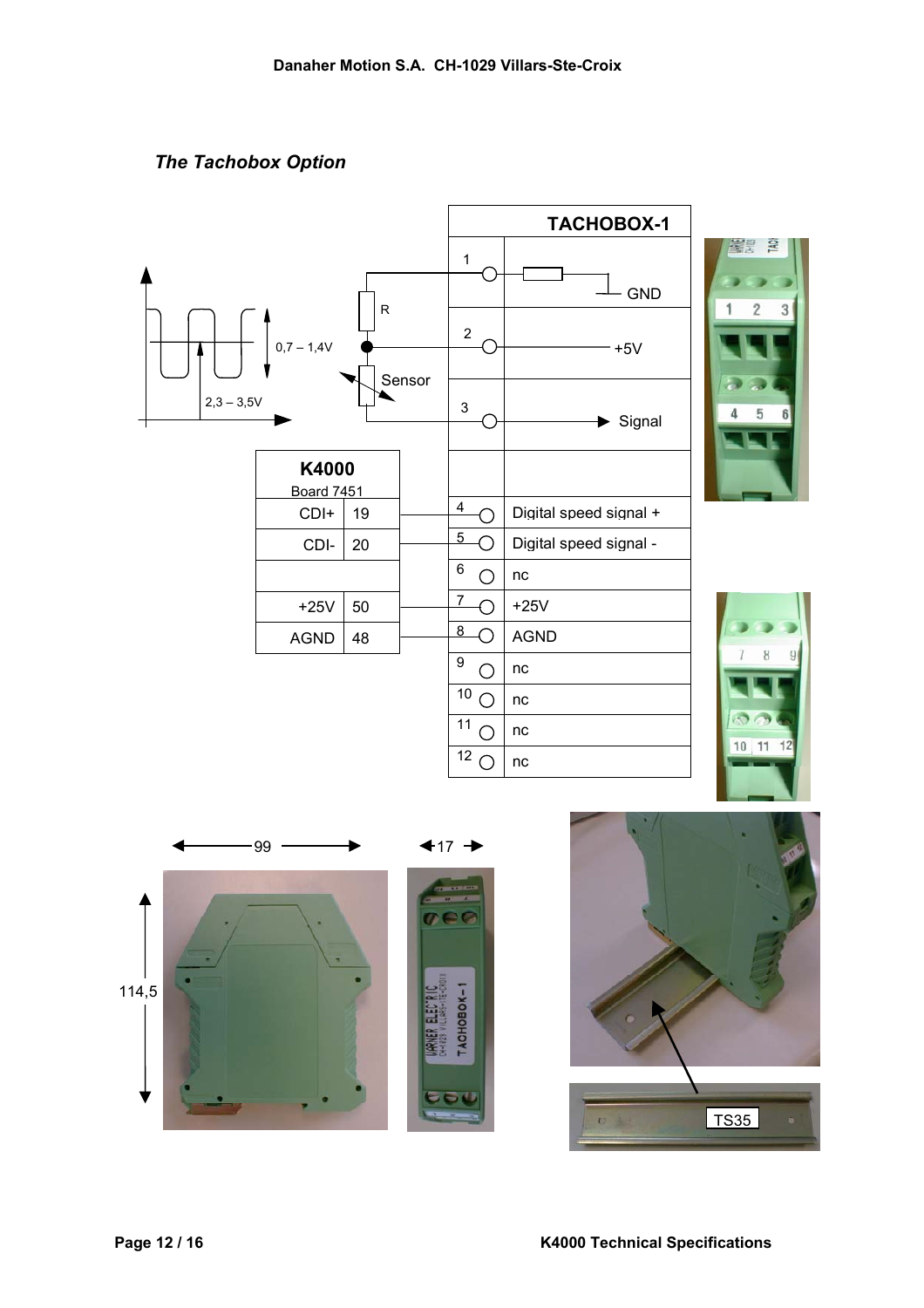# *K4000 – List of Error messages*

| <b>Messages</b>                    | <b>Explanation</b>                                                                                       |
|------------------------------------|----------------------------------------------------------------------------------------------------------|
| No communication                   | Fatal error. No communication between the KEYPAD PC580 and                                               |
|                                    | the drive. Check connecting cable.                                                                       |
| Freq ctrl assigned on              | The speed control function has been assigned to TERMINAL BLOC                                            |
| <b>T.Block</b>                     | X2 in menu B and you try to change the speed from the KEYPAD                                             |
| <b>Partition coding is missing</b> | You selected the partition coding via the terminal block and no                                          |
|                                    | selection is made. This message is displayed only after a<br>START command has been issued to the drive. |
| <b>Partition coding through</b>    | Partition selection is allocated to TERMINAL BLOC X2 and you                                             |
| <b>T.Block</b>                     | want to select it using the KEYPAD                                                                       |
| Reversing assigned on              | The direction reversing function has been assigned to TERMINAL                                           |
| <b>T.Block</b>                     | BLOC X2 in menu B and you try to reverse direction from the                                              |
|                                    | <b>KEYPAD</b>                                                                                            |
| <b>Access locked</b>               | The access to Menu B and C is locked by the KEY function on                                              |
|                                    | TERMINAL BLOC X2/47 AND X2/48                                                                            |
| <b>Motor overload</b><br>Im>Iref   | The converter tripped because the motor current was higher                                               |
|                                    | than the programmed reference current. This function is                                                  |
|                                    | programmed in menu C and a relay will be allocated to it. A time                                         |
|                                    | delay can be allocated too.                                                                              |
| Please wait before                 | Display when trying to do a RESET when the intermediate DC                                               |
| resetting again                    | bus voltage is still higher than 30 VDC. Just wait for a while and                                       |
|                                    | perform a new reset.<br>The temperature of the heatsink exceed 75°C                                      |
| Converter temp.<br>to high !!!     |                                                                                                          |
| Motor temperature                  | Overheating of the motor, detected by the PTC                                                            |
| to high (PTC)                      |                                                                                                          |
| <b>Motor temperature</b>           | Overheating of the motor, detected by the NTC                                                            |
| to high (NTC)                      |                                                                                                          |
| <b>External</b>                    | External interlock circuitry open                                                                        |
| Interlocks !!!                     | See TERMINAL BLOC X2/39 - X2/40                                                                          |
| <b>Converter</b>                   | Displayed in case of short-circuit at the output or high current                                         |
| overloaded                         | peak exceeding the capacity of the drive.                                                                |
| <b>Defect auxiliary</b>            | In case of problem with the auxiliary                                                                    |
| supply !!!                         | power supply 24, $\pm$ 15 or 5 VDC                                                                       |
| <b>Mains out of</b>                | Displayed if your mains voltage is lower than 170 VAC                                                    |
| tolerance !! !                     | respectively higher than 530 VAC. Any value in between is<br>considered being within the tolerances      |
| Failure on module No 1             | The output power IGBT No1 is broken                                                                      |
| Failure on module No 2             | The output power IGBT No2 is broken                                                                      |
| <b>Failure on module No 3</b>      | The output power IGBT No3 is broken                                                                      |
| <b>Failure on Chopper module</b>   | The IGBT of the chopper is broken                                                                        |
| <b>Failure on Brake module</b>     | The IGBT of the braking chopper is broken                                                                |
| "Stop" circuit open !!!            | When you try to START. Check connection X2/8 - X2/9 on                                                   |
|                                    | terminal block. This circuitry must be closed to START.                                                  |
| Switch to catch a spinning         | To catch a spinning motor. Check the circuitry X2/45 and X2/46                                           |
| motor OPEN                         |                                                                                                          |
| "Start/Stop" assigned to           | START function is allocated to TERMINAL BLOC X2 and you tried                                            |
| <b>Terminal Block</b>              | to start using the KEYPAD                                                                                |
| "Start/Stop" assigned              | START function is allocated to KEYPAD and you tried to start                                             |
| to keypad !!                       | using the TERMINAL BLOC X2                                                                               |
| <b>STOP !!!"</b><br>Not allowed in | You tried to reverse direction in STOP                                                                   |
| <b>Access forbidden</b>            | The drive is in START mode and you try to access to Menu B or                                            |
| <b>During WORK</b>                 | C using the KEYPAD                                                                                       |
| No errors recorded !!!             | Displayed after 2ndF H if the memory of failure is empty                                                 |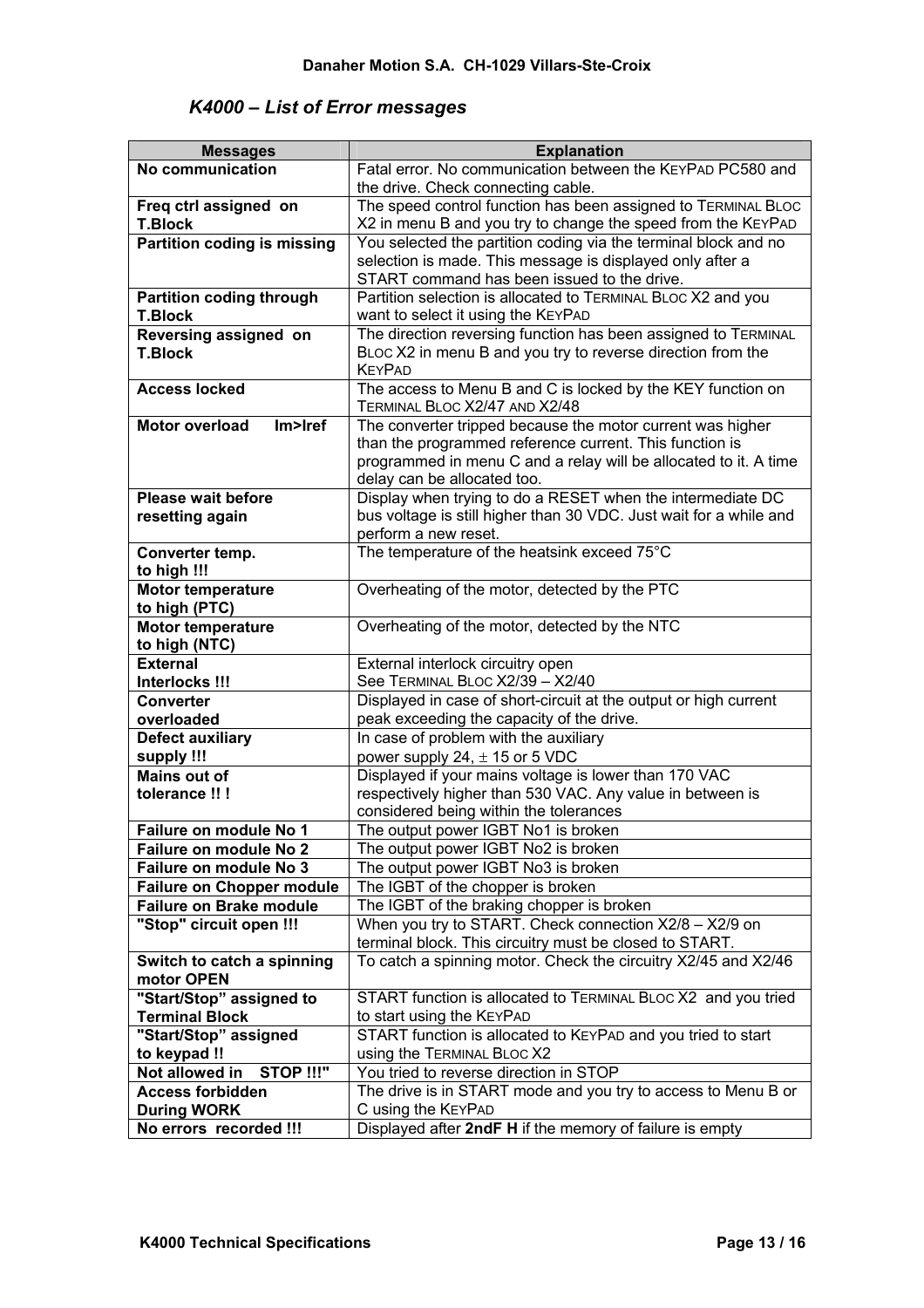# **Overview of Menu A, B and C**

# **Menu A: Converter parameters**

| <b>Display</b>     | <b>Please copy</b><br>Menu A data |
|--------------------|-----------------------------------|
| Max. current.<br>А |                                   |
| Softwareversion    |                                   |
| Date of delivery   |                                   |
| Serial number      |                                   |
| Running timer      |                                   |
| Time power applied |                                   |

## **Menu B : Operation / Motors**

| <b>Display</b>                                | <b>FS</b>                 | $\overline{\text{cs}}$ |
|-----------------------------------------------|---------------------------|------------------------|
| 0=F 1=GB 2=D 3=I 4=E                          | 1                         |                        |
| Menu locking 0=B,C                            | 0                         |                        |
| Start/Stop (choice) 0=PC560                   | 0                         |                        |
| Speed display units 1=rpm                     | $\overline{\mathbf{1}}$   |                        |
| $0=NO$<br>Motor reversing                     | 0                         |                        |
| Motor reversing<br>0=PC560                    | 0                         |                        |
| Filter analog frequence ctrl.                 | 1                         |                        |
| $1 = 0$ to $10V$<br>Frequence ctrl            | $\overline{\mathbf{1}}$   |                        |
| V<br>Mains voltage                            | 400                       |                        |
| Partition selection 0=PC560                   | 0                         |                        |
| Stop by default ? 0=Coast                     | 0                         |                        |
| Delay time<br>s                               | 0                         |                        |
| Catch spinning mot.<br>$0=NO$                 | $\overline{\mathbf{0}}$   |                        |
| PASSWORD:                                     | <b>XXX</b>                |                        |
| Partition No =                                | $\overline{\mathbf{1}}$   |                        |
| Number of poles                               | $\overline{2}$            |                        |
| Motor power<br>$P$ (kW)                       | $\overline{\mathbf{1}}$   |                        |
| $0 = PC560$<br>Iref source                    | $\overline{\mathbf{0}}$   |                        |
| Motor nom. Current Inom A                     | $\overline{\mathbf{1}}$   |                        |
| Current accel/decel lacc<br>Ā                 | $\overline{\mathbf{1}}$   |                        |
| $\overline{\mathsf{A}}$<br>Motor current Iref | 1                         |                        |
| If Im>Iref<br>$0 =$ trip                      | 0                         |                        |
| RI-compensation<br>v                          | $\overline{\mathbf{0}}$   |                        |
| <b>Acceleration time</b><br>s                 | 10                        |                        |
| Deceleration time<br>s                        | $\overline{10}$           |                        |
| $0 = PC560$<br>Freq ctrl source               | $\overline{\mathbf{0}}$   |                        |
| $\overline{Hz}$<br>Default frequency          | 1                         |                        |
| Minimum frequency<br>.<br>Hz                  | $\overline{\mathbf{1}}$   |                        |
| Pre-set Frequency 1<br>Hz                     | $\overline{\mathfrak{o}}$ |                        |
| Pre-set frequency 2<br>Hz                     | 0                         |                        |
| Pre-set frequency 3<br>$\overline{Hz}$        | $\overline{\mathbf{0}}$   |                        |
| Proh. Frequency 1<br>Hz                       | 0                         |                        |
| Proh. Band 1<br>Hz                            | 0                         |                        |
| Hz<br>Proh. Frequency 2                       | 0                         |                        |
| Proh. Band 2<br>$\overline{Hz}$               | $\overline{\mathbf{0}}$   |                        |
| $\overline{Hz}$<br>Proh. Frequency 3          | 0                         |                        |
| Proh. Band 3<br>Hz                            | 0                         |                        |
| Measure speed<br>$0 - no$                     | $\overline{\mathbf{0}}$   |                        |
| Nbre pulses/revolution                        | 0                         |                        |
| Slip in %                                     | $\overline{\mathfrak{o}}$ |                        |

| <b>Display</b>                                     | <b>FS</b>               | $\mathbf{c}\mathbf{s}$ |
|----------------------------------------------------|-------------------------|------------------------|
| MCM -<br>$3 = none$                                | 3                       |                        |
| labs 1<br>Current<br>А                             | 0                       |                        |
| A<br>Current<br>Ish 1                              | 0                       |                        |
| <b>IDTO1</b><br>Current<br>A                       | 0                       |                        |
| A<br>labs 2<br>Current                             | 0                       |                        |
| Ish <sub>2</sub><br>A<br>Current                   | 0                       |                        |
| <b>IDTO 2</b><br>A<br>Current                      | 0                       |                        |
| A<br>labs 3<br>Current                             | 0                       |                        |
| Ish 3<br>Current<br>А                              | $\overline{\mathbf{0}}$ |                        |
| <b>IDTO3</b><br>Α<br>Current                       | 0                       |                        |
| labs 3<br>A<br>Current                             | 0                       |                        |
| Ish 3<br>Α<br>Current                              | 0                       |                        |
| <b>IDTO3</b><br>A<br>Current                       | 0                       |                        |
| FCC duration<br>s                                  | 0                       |                        |
| TEC<br>A<br>FCC current                            | 0                       |                        |
| Permanent current IFCP<br>A                        | $\overline{\mathbf{0}}$ |                        |
| Low freq. smoothing                                | $\overline{\mathbf{0}}$ |                        |
| Slip compensation                                  | 0                       |                        |
| $US$ /F <sub>S</sub> Pt. 1 $US$ =<br>$F_{\rm S}$ = | 1/50                    |                        |
| Us/Fs Pt. $2$ Us =<br>$Fs =$                       |                         |                        |
| Us/Fs Pt. $3$ Us =<br>$Fs =$                       |                         |                        |
| Us/Fs Pt. $4$ Us =<br>$Fs =$                       |                         |                        |

## **Menu C : Inputs / Outputs**

| <b>Display</b>       |                           |
|----------------------|---------------------------|
| Reached frequency    | $Rel. No = 0$             |
| Reached speed        | $Rel. No = 0$             |
| Zero frequency       | $Rel. No = 0$             |
| Zero speed           | $Rel. No = 0$             |
| Start/stop           | $Rel. No = 0$             |
| Motor overload       | $Rel. No = 0$             |
| MCM output           | $Rel. No = 0$             |
| Slip Output          | $Rel. No = 0$             |
| Alarm output         | $\overline{R}$ el. No = 0 |
| Comp. output         | $Rel. No = 0$             |
| Failure              | $Rel. No = 5$             |
| Ext. interlocks      | $Rel. No = 0$             |
| Converter overload   | $Rel. No = 0$             |
| Def. aux. supply     | $Rel. No = 0$             |
| Motor temp (PTC)     | $Rel. No = 0$             |
| Converter temp (NTC) | $Rel. No = 0$             |
| Mains anomaly        | Rel. $No = 0$             |
| SAN1:1=Fs, 2=Im,     | Output No 1               |
| 3=N4=Pw, 5=Iw, 6=Us  |                           |
| SAN2:1=Fs, 2=Im,     | Output No 2               |
| 3=N4=Pw, 5=Iw, 6=Us  |                           |
| V<br>Comp. level     |                           |
| Time delay<br>S      |                           |

**FS : Factory setting CS : Customer setting**